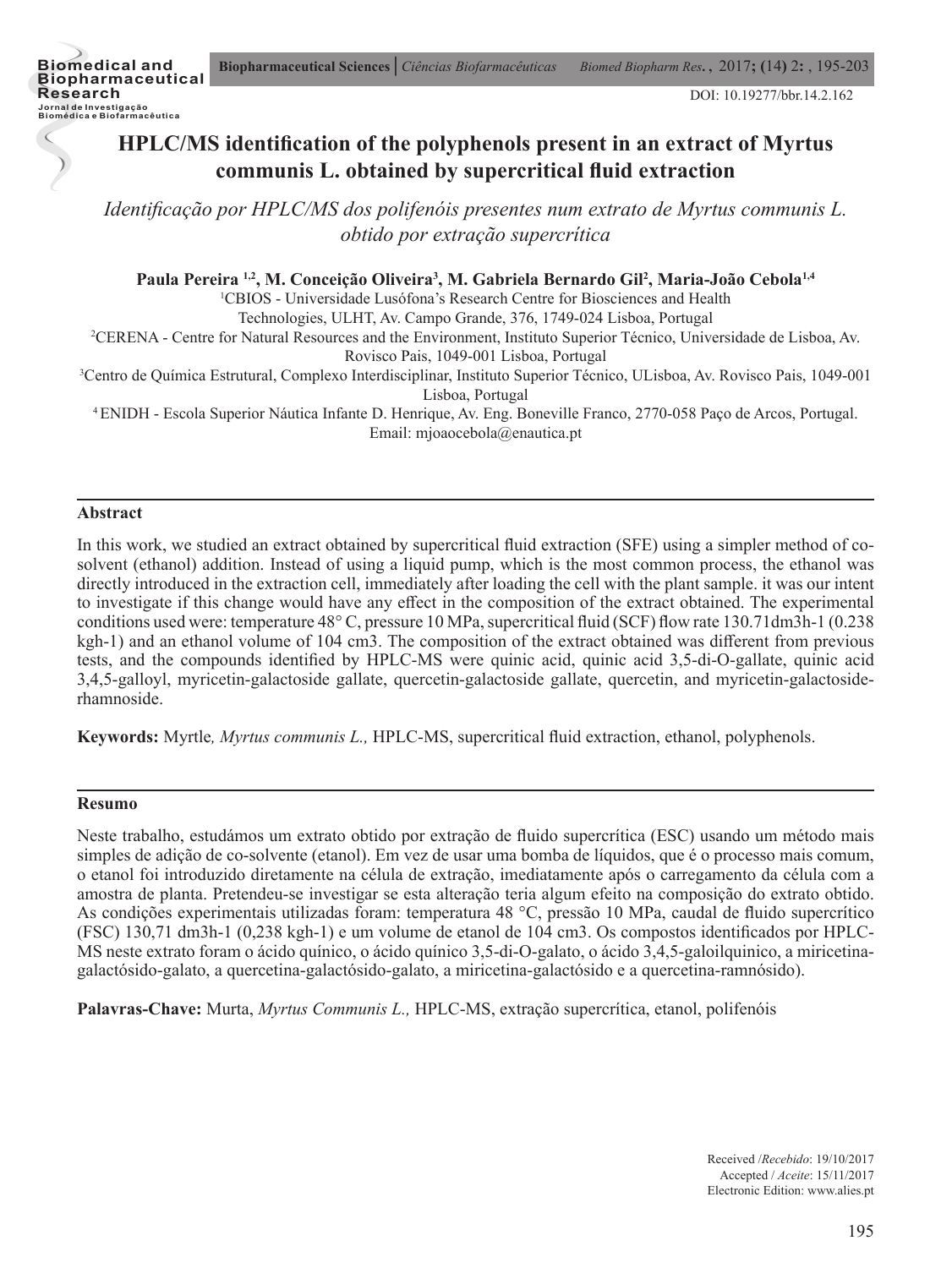#### **Introduction**

Plants are an immense source of chemical compounds, many of them with a pharmacological interest. Myrtle (*Myrtus Communis* L.) is an evergreen shrub that grows spontaneously throughout the Mediterranean region and is part of the traditional Portuguese flora. This plant is mentioned as being of interest for areas ranging from medicine to cosmetics in addition to use in the food industry and in the production of liqueurs with digestive properties. Due to the potential economic interest derived from its interesting properties, myrtle has been for some time a research subject for several authors [1-7]. In previously published studies already published in the literature, we have investigated by HPLC-MS the composition of myrtle's leaf extracts obtained through different types of extraction methods, namely, supercritical fluid extraction, conventional extraction and ultrasound extraction. The results obtained have shown variations in the extract's composition in terms of number and type of compounds. Only myricetin-rhamnoside was present in all the extracts obtained, independent of the extraction method [5-6]. In the extracts obtained by conventional extraction, , gallic acid, ellagic acid, myricetin, quercetin and quercetin-rhamnoside have also been identified, while in the supercritical fluid extraction, myricetin-galactoside and quercetinrhamnoside were identified along with the myricetinrhamnoside. As to the extracts obtained by ultrasound, quercetin-galactoside-galatte, myricetin-galactoside, myricetin-galactoside-galatte and myricetin have also been identified[6].

In the present study, an extract, obtained also by supercritical fluid extraction but using a simpler method for the co-solvent addition, was analysed to investigate if this difference would affect the number and type of extracted compounds. Rather than introducing the ethanol in the extraction vessel progressively, over the duration of the extraction using a liquid pump, the total volume of ethanol was added directly into the extraction vessel after the introduction of the sample.

## **Material and methods**

## *Plant Material*

Samples of myrtle leaves were collected from the Sintra area (Portugal). After collection, the plant material was identified and deposited in the Herbarium of the Superior Agronomy Institute of the Technical Universi-

#### **Introdução**

As plantas são uma fonte imensurável de compostos químicos, muitos com interesse farmacológico. A murta (*Myrtus Communis* L.) é um arbusto perene que cresce espontaneamente em toda a região mediterrânica, fazendo parte da flora tradicional portuguesa. Esta planta é referenciada como de interesse em áreas desde a medicina aos cosméticos, tendo também vindo a ser aplicada na indústria alimentar e na produção de licores com propriedades digestivas. Devido ao potencial interesse económico, derivado do seu interessante conjunto de propriedades, a murta tem sido, há já algum tempo, objeto de estudo por vários autores [1-7].

Em trabalhos anteriores já publicados [5, 6], estudámos por HPLC-MS a composição dos extractos de folhas de murta obtidos através de diferentes técnicas, nomeadamente a extração supercritica, a extracção convencional e a extracção por ultrasons. Os resultados obtidos mostraram diferentes composições nos extratos obtidos, apresentando diferenças no número e no tipo de compostos nele presentes. Apenas o composto miricetina- -ramnósido está presente em todos os extratos de folha de murta, independentemente da técnica de extracção usada para os obter [5-6]. Nos extratos obtidos por extração convencional, verifica-se que, além do composto referido, foram ainda identificados o ácido gálico, ácido elágico, miricetina, quercetina e quercetina-ramnósido, enquanto que no extrato obtido por ESC, além do já referido, foram ainda identificados a miricetina galactósido e a quercetina-ramnósido. Já nos extratos obtidos pela técnica de ultrassons foram identificados a quercetina-galactósido-galato, a miricetina-galactósido, a miricetina-galactósido-galato, e a miricetina [6].

No presente estudo analisou-se um extrato obtido também por ESC, mas usando um processo de adição de co-solvente mais simples, para investigar se esta alteração afetaria o número e tipo de compostos extraídos. Em vez de o etanol ser introduzido progressivamente na célula, ao longo do processo de extracção, utilizando uma bomba de líquidos, o volume total de etanol foi adicionado diretamente na célula de extração de uma só vez, após a introdução da amostra na célula.

## **Material e Métodos**

## *Material Vegetal*

Amostras de folhas de murta foram recolhidas na zona de Sintra (Portugal). Após a recolha, a planta foi identificada e depositada no Herbário do Instituto Superior de Agronomia da Universidade Técnica de Lisboa (co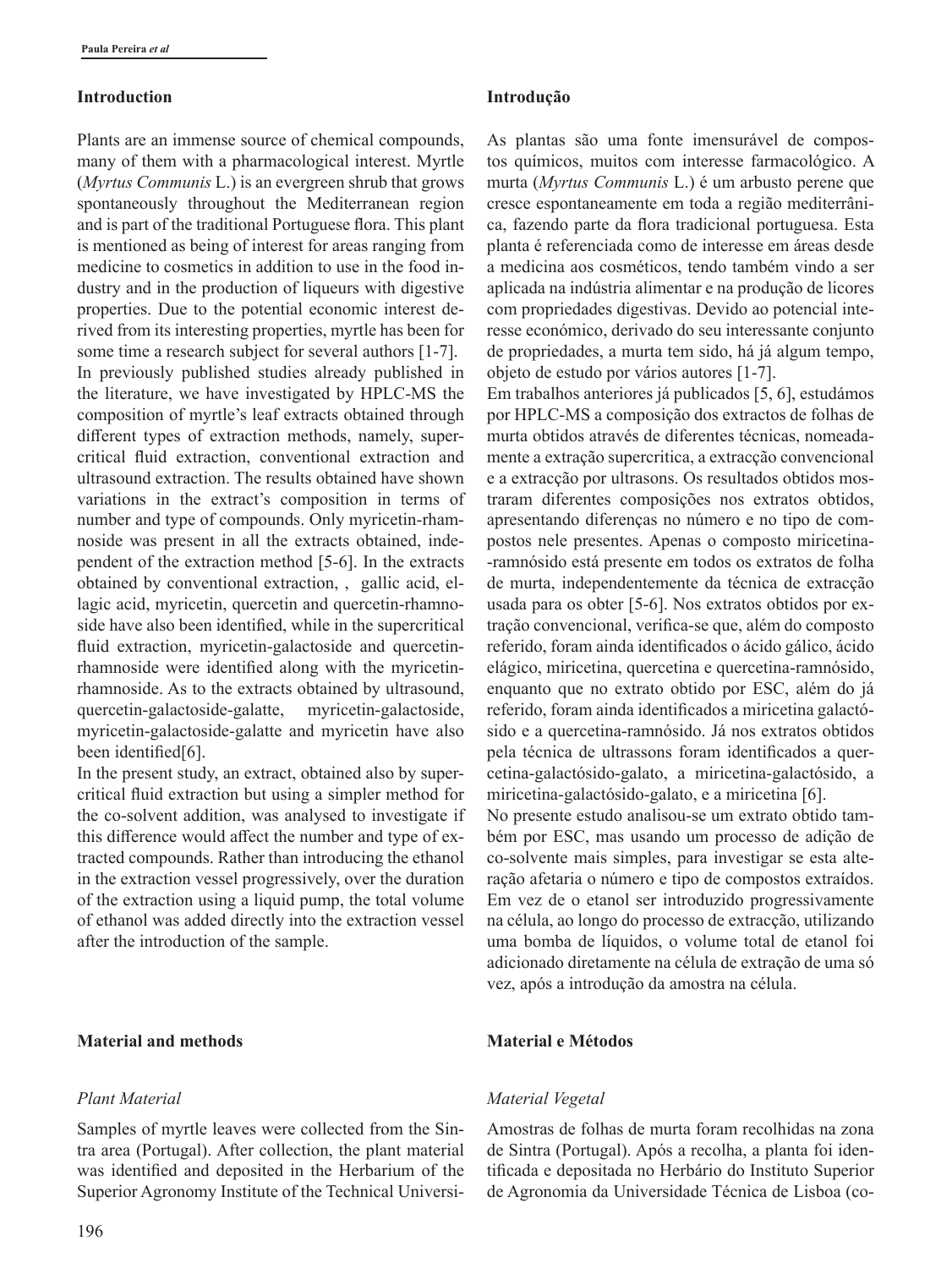ty of Lisbon (code: LISI 180/2006). The plant material was dried for two months out of the sunlight, and then sealed in black plastic bags and stored at -20°C.

## *Standards and reagents*

Quercetin-3-β-D-glucoside, myricetin, myricetin-3-*O*-rhamnoside, were purchased from Extrasynthese (Genay, France). Quinic acid was purchased from Sigma–Aldrich (Steinheim Germany). Absolute ethanol, methanol, acetonitrile, formic acid, all of the highest available purity, were purchased from Merck (Darmstadt, Germany). Carbon dioxide (N48-99.998%) for supercritical extraction was supplied in cylinders by Air Liquide (Lisbon, Portugal).

## *Extraction Method*

Supercritical extraction studies were performed with 30 g of ground myrtle leaves. The SFE apparatus in which the experiments were carried out is described elsewhere [7]. The experimental conditions used were: temperature 48°C, pressure 10 MPa, SCF flow rate 130.71 dm<sup>3</sup>  $h^{-1}$  (0,238 kg  $h^{-1}$ ), and 104 cm<sup>3</sup> ethanol (co-solvent). This volume of ethanol was placed inside of the extraction vessel using a syringe.

## *HPLC/MS Analysis*

The extracts were analysed in a LC–MS with a ProStar 410 autosampler, two 212-LC chromatography pumps, a ProStar 335 diode array detector and a 500-MS ion trap mass spectrometer with an electrospray ionisation (ESI) ion source (Varian, Palo Alto, CA, USA). Data acquisition and processing were performed using Varian MS Control 6.9 software. The phenolic compounds were separated in a Polaris column (Varian) RP18-A (150 mm  $\times$  2 mm I.D., 5 µm particle size) The column was kept at a controlled temperature (35 °C). The samples were injected into the column via a Rheodyne injector with a 20 µL loop. The mobile phase consisted of water containing 0.1% formic acid (A) and acetonitrile containing 0.1% formic acid (B), at a flow rate of 250  $\mu L/min^{-1}$ . The elution conditions were as follows: 7% B for 2 min; 7-25% B for 8 min; 25-80% B for 35 min; 80-100% B for 2 min; 100% B for 3 min; 100-7% B for 1min; and finally 7% B for 4 min.. The mass spectra were acquired in the ESI negative and positive ion modes, in the range from *m/z* 100 to 1700; the optimized parameters were as follows: ion spray voltage,  $\pm$ 4.9 kV; capillary voltage, 20 and -60 V; RF loading 90%. Nitrogen was used as a nebulising and drying gas, at a pressure of 35 and 10 psi, respectively; drying gas temperature, 350 °C. The multistage MS (MS*<sup>n</sup>* ) spectra were obtained with an isolation window of 2.0 Da,

digo: LISI 180/2006). A planta foi seca durante dois meses, protegida da luz do sol, e em seguida foi selada e armazenada em sacos de plastico pretos, a -20°C.

## *Padrões e reagentes*

Quercetina-3-β-D-glucósido, miricetina, miricetina-3- -*O*-ramnósido, foram adquiridos na Extrasynthese (Genay, França). O ácido quinico foi comprado na Sigma-Aldrich (Steinheim Alemanha). Etanol absoluto, metanol, acetonitrilo, ácido fórmico, todos com o maior grau de pureza disponível, foram adquiridos na Merck (Darmstadt, Alemanha). O dióxido de carbono (N48- 99,998%) utilizado na extração supercritica foi fornecido em cilindros pelo Ar Liquido (Lisboa, Portugal).

## *Método de Extração*

Os ensaios de extração supercrítica foram realizados com 30 g de folhas de murta moídas. O aparelho ESC, onde os ensaios foram realizados já foi descrito noutra publicação [7]. As condições experimentais utilizadas foram: temperatura 48 °C, pressão 10 MPa, caudal FSC 130,71 dm<sup>3</sup> h<sup>-1</sup> (0,238 kg h<sup>-1</sup>) e 104 cm<sup>3</sup> de etanol (co--solvente). Este volume de etanol foi colocado dentro da célula de extração usando uma seringa.

## *Análise por HPLC/MS*

Os extratos foram analisados num LC-MS constituído por um ProStar 410 autosampler, duas bombas 212-LC de cromatografia, um detetor de matriz de díodos ProStar 335 e um espectrómetro 500-MS LC de massa de trapa de iões com uma fonte de iões de ionização por electrospray (ESI) equipado com um sistema Ion Trap (Varian, Palo Alto, CA, EUA). Realizou-se a aquisição e processamento de dados utilizando um software Varian MS Controlo 6,9.

As separações dos compostos fenólicos foram realizadas numa coluna Polaris (Varian) RP18-A (150 mm x 2 mm ID, tamanho de partícula 5 µm). A coluna foi mantida a uma temperatura controlada (35°C). As amostras foram injetadas na coluna através de um injetor Rheodyne com um ciclo de 20 µL. A fase móvel lconsistiu em 0,1% (v/v) de ácido fórmico em água (A) e 0,1% (v/v) de ácido fórmico em acetonitrilo (B com um caudal de 0,25 mL min-1. As condições de eluição foram as seguintes:7% de B durante 2 min; 7-25% B durante 8 min, 25-80% B durante 35 min; 80-100% B durante 2 min; 100% B durante 3 min; 100-7% B durante 1 min; e finalmente 7% B durante 4 min.;. Os espectros de massa foram adquiridos em modo negativo e modo positivo num intervalo de m/z entre 100 e 1700; os parâmetros otimizados foram os seguintes: tensão de pulverização iónica, ±4,9 kV; tensão capilar entre -20 a -60 V; carga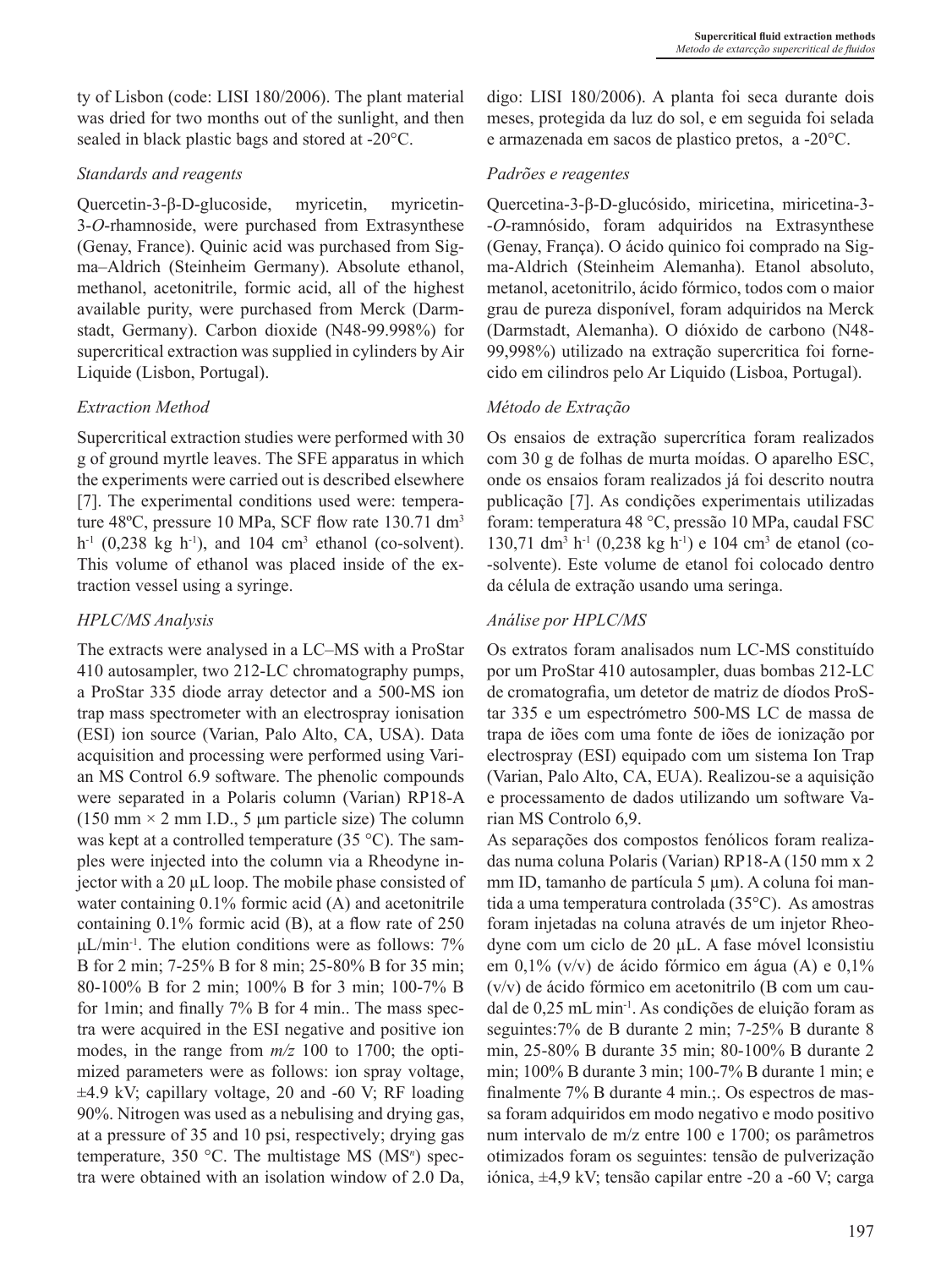excitation energy values of 1.0 and 2.5 V and an excitation time of 10 ms. Data acquisition and processing were performed using Varian MS Control 6.9 software Identification of individual polyphenols was carried out using their retention times, and both spectroscopic and spectrometric data. Quantification of single polyphenols was directly performed by HPLC-DAD using a six-point regression curve built with the available standard of myricetin-3-*O*-rhamnoside. The regression equations and correlation coefficients were calculated using Microsoft Excel 2007 software with correlation coefficient values greater than 0.997. The UV spectra for the unidentified compounds were compared with the available library of previously recorded UV spectra for a wide range of compounds.

#### **Results and Discussion**

The chromatographic analysis of the sample allowed the identification of seven phenolic compounds and the quantification of four of these compounds. The chromatograms obtained by HPLC-DAD-ESI-MS and respective mass spectra are shown in Figure 1.

Peak 1 ( $R = 3.7$  min) was identified as quinic acid based on retention time and the absorbance spectrum by comparison with the standard. The identification was confirmed by MS/MS analysis of the deprotonated molecule [M-H]- at *m/z* 191, which has produced the fragment ions *m/z* 173, 127, 111, 93, 85. Quinic acid has been identified in *Myrtus communis* L. extracts *by*  Piras *et al*. [8]

Peak 2 ( $R_t$ =8.5 min) exhibited a deprotonated molecule at  $m/z$  495, and its MS<sup>2</sup> generated fragments at  $m/z$  343 (loss of 152 Da, corresponding to a residue of gallic acid),  $m/z$  325 (loss of H<sub>2</sub>O),  $m/z$  191 and 169, corresponding to quinic acid and gallic acid, respectively. By comparison with literature data [9], compound 2 was identified as quinic acid 3,5-di-*O*-gallate. The presence of this acid in *Myrtus communis* L. extracts was previously reported by Yoshimura *et al.* [10].

Peak 3 ( $R = 11.8$  min) was identified as quinic acid 3,4,5-galloyl based in the mass spectrum showing one base peak at  $m/z$  647, and MS<sup>2</sup> fragments at  $m/z$  495 (loss of 152 Da). The  $MS<sup>3</sup>$  spectrum of  $m/z$  495 showed as main fragments ions at *m/z* 343, 325, 191, 169, following a fragmentation pattern similar to that of compound 2. This result indicated that both compounds belong to the same subclass of phenolic acids, being reported the presence of acids galloyl quinic acids result-

RF de 90%. Utilizou-se azoto como gás de nebulização e de secagem, a uma pressão de 35 e 10 psi, respetivamente; temperatura do gás de secagem a 350°C. Os espectros MS (MS<sup>n</sup>) multi-estágio foram obtidos com uma janela de isolamento de 2,0 Da, valores de energia de excitação de 1,0 a 2,5 V e um tempo de excitação de 10 ms. A identificação dos polifenóis individuais foi realizada usando os tempos de retenção e dados espectroscópicos e espectrométricos. A quantificação dos polifenóis foi realizada diretamente por HPLC-DAD usando uma curva de regressão construída com seis pontos de do padrão de miricetina-3-O-ramnósido. As equações de regressão e os coeficientes de correlação foram calculados usando o software Microsoft Excel 2007 com coeficientes de correlação superiores a 0.997. Os espetros de UV para os compostos não identificados foram comparados com a biblioteca de dados disponível.

#### **Resultados e Discussão**

A análise cromatográfica da amostra permitiu a identificação de sete compostos fenólicos e a quantificação de quatro desses compostos. Na Figura 1 apresentam-se os cromatogramas obtidos por HPLC-DAD-ESI/MS e os respetivos espetros de massa.

O pico 1 ( $R_1 = 3.7$  min) foi identificado como ácido quínico com base no tempo de retenção e espetro de absorvância por comparação com o padrão. A identificação foi confirmada por análise MS/MS da molécula desprotonada [M-H]- a *m/z* 191, que produziu os iões fragmento *m/z* 173, 127, 111, 93, 85. O ácido quínico foi identificado em extratos de *Myrtus communis* por Piras *et al*. [8].

O pico 2 ( $R$ <sub>t</sub>=8,5 min) apresentou uma molécula desprotonada a *m/z* 495 e o seu MS<sup>2</sup> gerou fragmentos a *m/z* 343 (perda de 152 Da correspondente a um resíduo de ácido gálico), *m/z* 325 (perda de H<sub>2</sub>O), *m/z* 191 e 169, correspondentes ao ácido quínico e ao ácido gálico, respetivamente. Por comparação com dados da literatura [9], o composto 2 foi identificado como ácido quínico 3,5-di-*O*-galato*.* A presença deste ácido em extratos de *Myrtus communis* foi reportada por Yoshimura *et al.* [10].

O pico 3 ( $R_t$ =11,8 min) foi identificado como ácido 3,4,5-galoilquínico com base no espetro MS que revelou um pico base a *m/z* 647 que nos ensaios MS<sup>2</sup> originou o fragmento *m/z* 495 (perda de 152 Da). O espetro MS3 do ião selecionado *m/z* 495 mostrou picos a *m/z* 343, 325, 191, 169, seguindo um padrão de fragmentação semelhante ao do composto **2**. Este resultado indicou que ambos os compostos pertencem à mesma sub-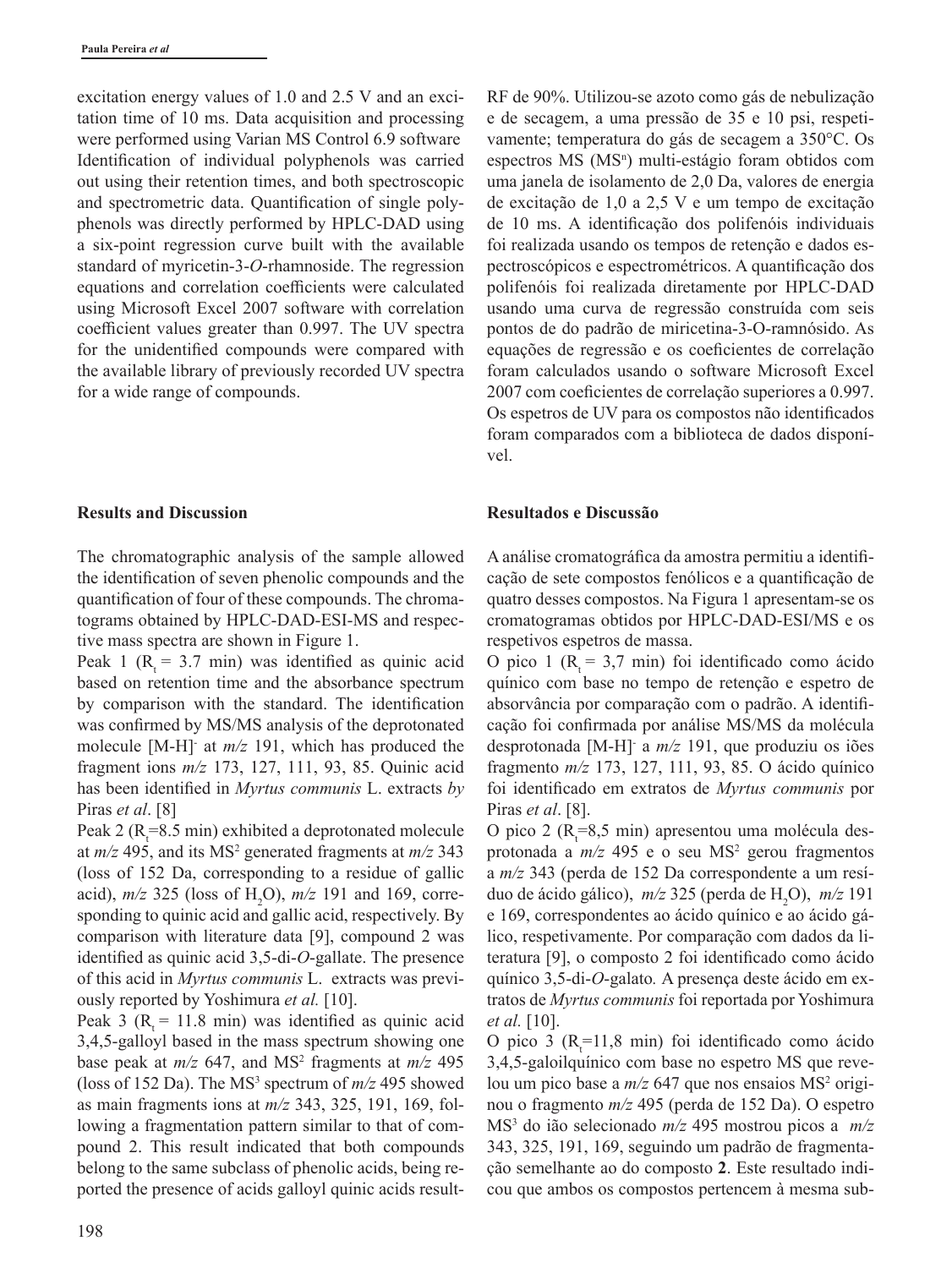

**Figure 1/ Figura 1 -** HPLC-DAD-MS chromatograms of extract of Myrtus communis L obtained by SFE Cromatogramas HPLC-DAD-MS do extrato de Myrtus communis L. obtido por extração supercrítica.

ing from the esterification of one or more OH groups of the quinic acid with gallic acid. Compound **3** was assigned as a galloyl quinic acid derivative based on the fragmentation behaviour in the  $MS<sup>n</sup>$  experiments and by comparison with published

data previously published.[11].

Peak 4 ( $R_t$ =12.9 min) was identified as myricetin-galactoside-gallate based on its MS data. A standard was not available, thus the results were compared to the myricetin-rhamnoside standard. The MS spectrum revealed one base peak at  $m/z$  631. The MS<sup>2</sup> spectrum showed only one peak at *m/z* 479 due to the loss of a gallic

classe de ácidos fenólicos, sendo reportado a presença de ácidos galoil-quínicos resultantes da esterificação de um ou mais grupos OH do ácido quínico com o ácido gálico. O composto 3 foi identificado como um derivado do ácido galoil-quínico baseado no comportamento de fragmentação nos ensaios de MS<sup>n</sup> e por comparação com dados publicados [11].O pico 4 ( $R_t$ =12,9 min) foi identificado como miricetina-galactósido-galato com base nos dados de MS. O padrão não estava disponível, tendo os resultados sido comparados com o padrão miricetina-ramnósido. O espetro MS revelou um pico base a *m/z* 631. O espetro MS<sup>2</sup> apresentou apenas um pico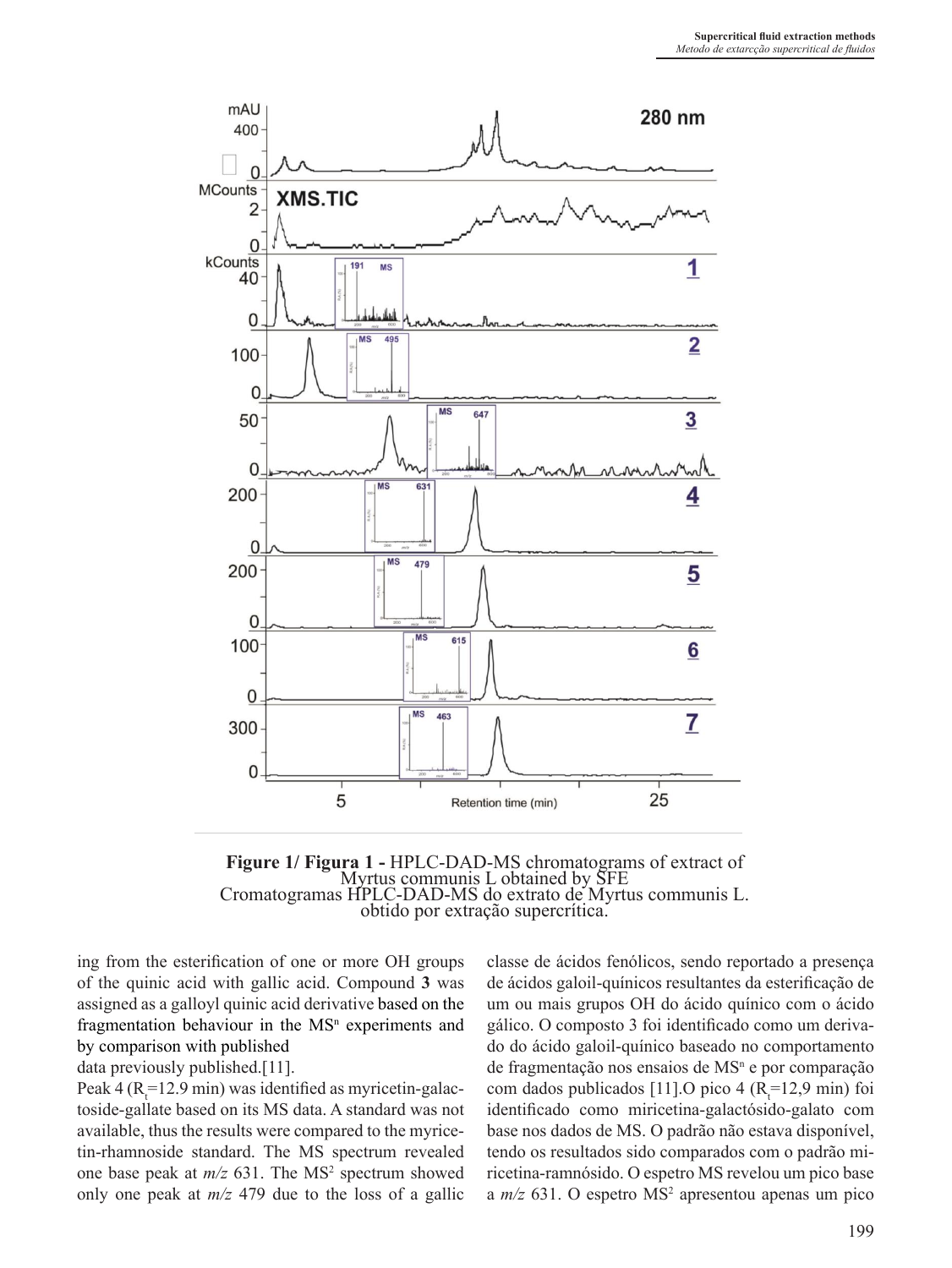acid residue (152 Da), corresponding to the cleavage of the ester of gallic acid. The MS<sup>3</sup> spectrum exhibited two fragment ions, at *m/z* 317 and 316, assigned to the aglycone myricetin  $(Y_0)$  and to the aglycone myricetin radical ion  $(Y_0$ -H<sup>•</sup>), respectively. The formation of the aglycon is associated with the loss of 162 Da, indicating the presence of a glucose/galactose in the structure of the molecule. The MS<sup>4</sup> spectrum of  $m/z$  317 showed, as main fragments, ions at  $m/z$  289 (CO loss), 179 ( $^{1,2}$ A<sub>0</sub><sup>-</sup> ),  $151 \frac{12}{A_0}$  -CO) and  $137 \frac{12}{B_0}$ . These fragments are diagnostic for myricetin and confirmed the presence of a myricetin derivative. Based on published data by Romani *et al.* [12,13], the sugar moiety linked to the myricetin was assigned as galactose.

Peak 5 ( $R_t$ =13.6 min) was attributed to myricetin-galactoside. The UV spectrum showed two absorption bands (I and II) typical of a flavonol structure (262 nm and 352 nm). The MS spectra showed a peak at *m/z* 479 which fragmented in a pattern similar to that described for peak 4, indicating the presence of a myricetin-glycoside [14].

Peak  $6$  (Rt = 13.9 min) was identified as quercetin-galactoside-gallate. The deprotonated molecule at *m/z* 615 produced a fragment ion at *m/z* 463 (loss of 152 Da) which, upon MS<sup>3</sup> fragmentation, yielded the ion  $m/z$ 301 (loss 162 Da) attributed to a quercetin aglycone. This assignment was confirmed through the further dissociation of ion *m/z* 301 that yielded typical fragment ions. The compound was described previously by Sannomiya *et al.*[15].

Peak 7 ( $R_t$ =14.4 min) was attributed to myricetin-rhamnoside based on MS/MS data. The ion *m/z* 463, identified in the MS spectrum, upon fragmentation led to formation of aglycone at  $m/z$  317. The MS<sup>3</sup> spectrum originated the diagnostic ions of myricetin, *m/z* 179  $(1.2A_0)$ , 151  $(1.2A_0$ -CO), 137  $(1.2 B_0)$ . The results were confirmed by comparison with the standard of myricetin-rhamnoside and with the results of Arapitsas [16].

Table 1 summarizes the phenolic compounds identified by  $HPLC-ESI/MS<sup>n</sup>$  in the sample

Peaks 4, 5, 6 and 7 were quantified within the sample, as shown in Table 2.

In the extracts obtained by supercritical extraction with ethanol addition in the cell, two groups of phenolic compounds were identified, the galloyl quinic acid derivatives (quinic acid, 3,5-di-O-gallate quinic acid, 3,4,5-galloylquinic acid) and flavonoids glycosides (myricetin- galactoside gallate, quercetin-galactoside gallate, myricetin- galactoside, myricetin-rhamnoside). It should be noted that in this extract galloyl derivatives of quinic acids were identified which previously had not been identified in the extracts obtained by the other techniques studied (SFE with addition of co-solvent a *m/z* 479 atribuído à perda de um resíduo de ácido gálico (152 Da), correspondente à clivagem da ligação éster

do ácido gálico. No espetro de massa MS<sup>3</sup> foram identificados dois iões fragmento, *m/z* 317 e 316, atribuídos à aglicona  $(Y_0)$  e ao ião radical aglicona da miricetina  $(Y_0 - H^{\bullet})$ , respetivamente. A formação da aglicona está associada à perda de 162 Da indicando a presença de uma glucose/galactose na estrutura da molécula. O espetro MS4 do ião selecionado *m/z* 317 apresentou como fragmentos principais os iões *m/z* 289 (perda de CO), 179 (<sup>1,2</sup>**A**<sub>0</sub><sup>-</sup>), 151 (<sup>1,2</sup>**A**<sub>0</sub><sup>-</sup>-CO) e 137 (<sup>1,2</sup>**B**<sub>0</sub><sup>-</sup>). Estes fragmentos são diagnósticos da miricetina e confirmaram a presença de um derivado da miricetina. Com base nos dados publicados por Romani *et al*. [12,13] atribuiu-se uma galactose ao açúcar ligado à miricetina.

O pico 5 ( $R_t$ =13,6 min) foi atribuído à miricetina-galactósido. O espetro UV apresentou duas bandas **I** e **II** de absorção características dos flavonóis (262 nm e 352 nm). O espetro MS apresentou um pico a *m/z* 479 que se fragmentou seguindo um padrão idêntico ao descrito para o pico 4 indicando a presença de uma miricetina- -glicósido (Singh *et al.*) [14].

O pico 6  $(R_t=13.9 \text{ min})$  foi identificado como quercetina-galactósido-galato. A molecula desprotenada *m/z* 615 mostrou apenas um pico a *m/z* 463 (perda de 152 Da) que ao fragmentar-se MS<sup>3</sup> originou o ião *m/z* 301 (perda 162 Da), atribuido à aglicona desprotonada da quercetina. . Esta atribuição foi confirmada através da dissociação adicional do íon m/z 301 que produziu os iões fragmentos típicos. O composto foi descrito anteriormente por Sannomiya *et al.* [15].

O pico 7 ( $R_t$ =14,4 min) foi atribuído à miricetina-ramnósido com base nos dados MS/MS. O ião *m/z* 463 identificado no espetro MS ao fragmentar-se levou à formação da aglicona a  $m/z$  317. O espetro  $MS<sup>3</sup>$  originou os iões diagnósticos da miricetina,  $m/z$  179 (<sup>1,2</sup>A<sub>0</sub>), 151 (<sup>1,2</sup>A<sub>0</sub>-CO),  $137(^{1,2}B_0)$ . Os resultados foram confirmados por comparação com os do padrão miricetina-ramnósido e com resultados de Arapitsas [16].

Na Tabela 1 sumarizam-se os compostos fenólicos identificados por HPLC-ESI/MS<sup>n</sup> para a amostra. Os picos 4,5,6 e 7 desta amostra foram quantificados, conforme apresentados na tabela 2.

Nos extratos obtidos por extração supercrítica com adição de etanol na célula, foram identificados dois grupos de compostos fenólicos, os derivados dos ácidos galoil- -quínicos (ácido quínico, ácido quínico 3,5-di-O-galato, ácido 3,4,5-galoilquínico) e os flavonóides glicosídeos (miricetina-galactósido-galato, quercetina-galactósido- -galato, miricetina-galactósido, miricetina-ramnósido). De salientar que neste extrato foram identificados derivados de ácidos galoilquínico que não tinham sido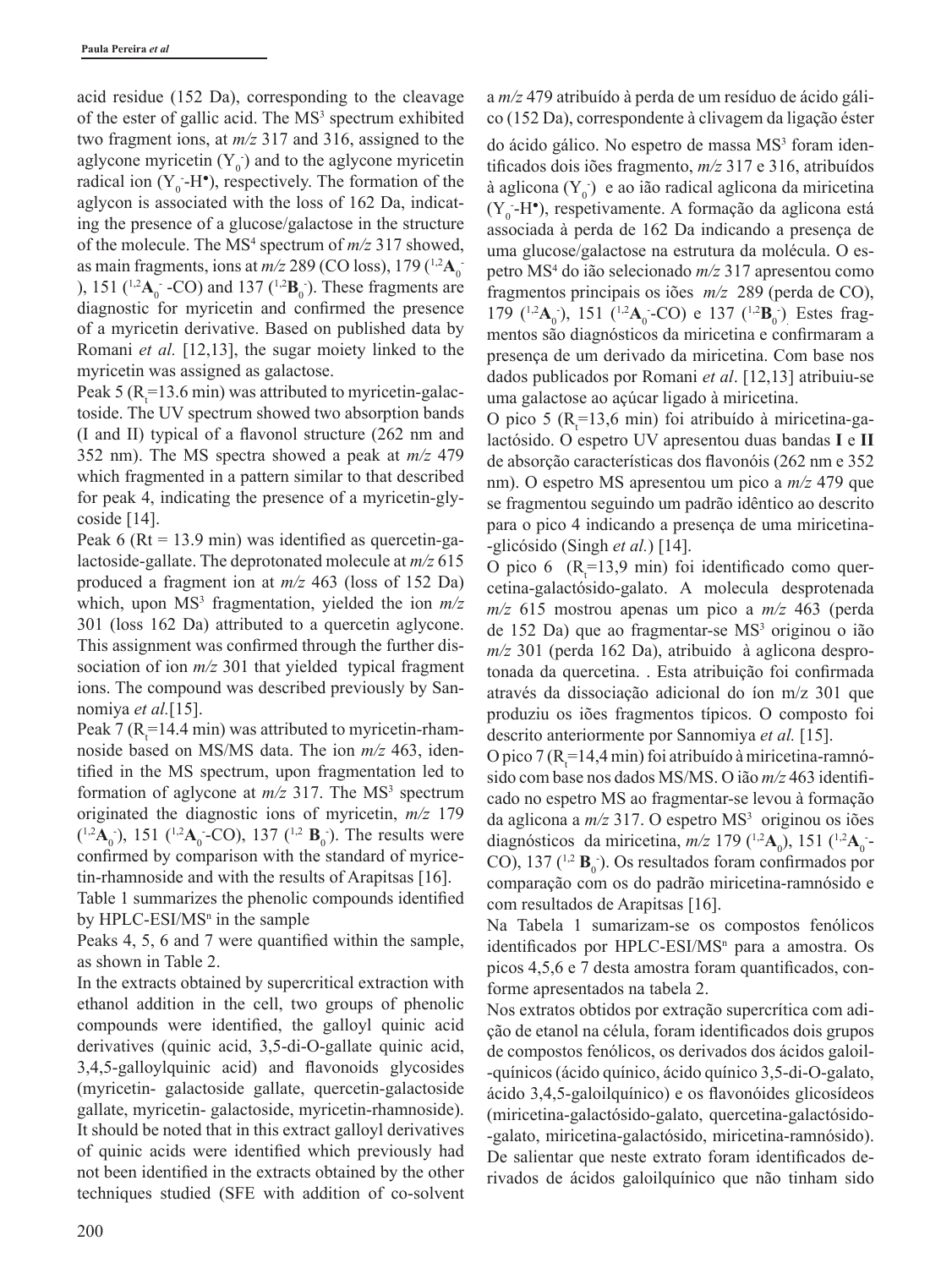## **Table 1 / Tabela 1 -** HPLC-DAD-MS/MS identification of phenolics compounds in extracts of Myrtus communis L. obtained by SFE Identificação de compostos fenólicos por HPLC-DAD-MS/MS no extrato de Myrtus communis L obtido por extração supercrítica.

| <b>Peaks</b><br>Picos/ | $R_t$ (min) | [M-H] <sup>-</sup><br>m/z | $MSn$ fragment $m/z$ , ion<br>MS <sup>n</sup> ião fragmento m/z                                                                                                                                                                                                                                                                                                                                                      | Probable compound<br>Composto provável                               |
|------------------------|-------------|---------------------------|----------------------------------------------------------------------------------------------------------------------------------------------------------------------------------------------------------------------------------------------------------------------------------------------------------------------------------------------------------------------------------------------------------------------|----------------------------------------------------------------------|
| 1                      | 3.7         | 191                       | MS <sup>2</sup> [191]: 173 [M-H-H <sub>2</sub> O], 127 [M-H-H <sub>2</sub> O], 111<br>$[C_6H_7O_2]$ 93 $[C_6H_5O]$ , 85 $[C_4H_5O_2]$                                                                                                                                                                                                                                                                                | Quinic acid / Ácido quínico                                          |
| 2                      | 8.5         | 495                       | MS <sup>2</sup> [495]: 343 [M-H-152], 325 [M-H-152-H <sub>2</sub> O],<br>191 (quinic acid/ácido quínico), 169 (gallic<br>acid/ácido gálico)                                                                                                                                                                                                                                                                          | Quinic acid 3,5-di-O-gallate/<br>Ácido quínico 3,5-di-O-galato       |
| 3                      | 11.8        | 647                       | MS <sup>2</sup> [647]: 495 [M-H-152]<br>MS <sup>3</sup> [495]: 343 [M-H-2x152], 325 [M-H-(2x152-<br>$H2O$ )], 191 (quinic acid/ácido quínico), 169 (gallic<br>acid/ácido gálico)                                                                                                                                                                                                                                     | 3,4,5-galloylquinic acid/<br>Ácido 3,4,5-galoilquínico               |
| 4                      | 12.9        | 631                       | MS <sup>2</sup> [631]: 479 [M-H-152]<br>MS <sup>3</sup> [479]: 317 Y <sub>0</sub> , 316 [Y <sub>0</sub> -H],<br>MS <sup>4</sup> [317]: 289 [Y <sub>0</sub> -CO], 179 <sup>12</sup> <b>A</b> <sub>0</sub> , 151 ( <sup>12</sup> <b>A</b> <sub>0</sub> -CO),<br>$137^{1,2}$ B <sub>0</sub>                                                                                                                             | Myricetin galactoside-gallate/<br>Miricetina-galactósido-galato      |
| 5                      | 13.6        | 479                       | MS <sup>2</sup> [479]: 317 Y <sub>0</sub> , 316 [Y <sub>0</sub> -H]<br>MS <sup>3</sup> [317]: 289 [Y <sub>0</sub> -CO], 179 <sup>1,2</sup> A <sub>0</sub> , 151 ( <sup>1,2</sup> A <sub>0</sub> -CO),<br>$137^{1,2}$ B <sub>0</sub>                                                                                                                                                                                  | Myricetin galactoside/<br>Miricetina-galactósido                     |
| 6                      | 13.9        | 615                       | MS <sup>2</sup> [615]: 463 [M-H-152]<br>$MS3$ [463]: 301 Y <sub>0</sub>                                                                                                                                                                                                                                                                                                                                              | Quercetin galactoside-<br>gallate/ Quercetina-<br>galactósido-galato |
| 17                     | 14.4        | 463                       | MS <sup>2</sup> [463]: 317 [M-H-146], 316 [Y <sub>0</sub> -H]<br>MS <sup>3</sup> [317]: 289 [Y <sub>0</sub> -CO], 271 [Y <sub>0</sub> -(CO+H <sub>2</sub> O)],179<br><sup>1,2</sup> <b>A</b> <sub>0</sub> , 151 ( <sup>1,2</sup> <b>A</b> <sub>0</sub> -CO), 137 <sup>1,2</sup> <b>B</b> <sub>0</sub><br>$R_1$ retention time: [M-H]-deprotonated molecule: $m/z$ - mass/charge: $MSn$ -Multistage Mass Spectrometry | Myricetin rhamnoside<br>Miricetina-ramnósido                         |

R<sub>t</sub> retention time; [M-H]-deprotonated molecule; *m/z* - mass/charge; MS<sup>n</sup> –Multistage Mass Spectrometry R<sub>t</sub> - tempo de retenção ; [M-H] - molécula desprotonada; *m/z -* massa/carga; MS<sup>n</sup> - Espectrometria de massa de vários estágios.

# Table 2 / Tabela 2 - Quantitative analysis of the major phenolic<br>compounds identified in the extracts obtained by SFE<br>Quantificação dos principais compostos fenólicos identificados no<br>extracto obtido por extração supercrit

| Peaks/<br><b>Picos</b> | <b>Compounds/Compostos</b>                                      | Concentration/<br>Concentracão<br>$(mg \, mL^{-1})$ | Concentration/<br>Concentração<br>(mg g <sup>-1</sup> plant/planta) |
|------------------------|-----------------------------------------------------------------|-----------------------------------------------------|---------------------------------------------------------------------|
| 4                      | Myricetin galactoside-gallate/<br>Miricetina-galactósido-galato | 1.08E-01                                            | 2.73E-03                                                            |
| 5                      | Myricetin galactoside/<br>Miricetina-galactósido                | 2.81E-01                                            | 7.14E-03                                                            |
| 6                      | Quercetin galactoside-gallate/<br>Quercetina-galactósido-galato | $2.41E + 01$                                        | 6.12E-01                                                            |
| 7                      | Myricetin rhamnoside<br>Miricetina-ramnósido                    | 2.81E-04                                            | 7.14E-03                                                            |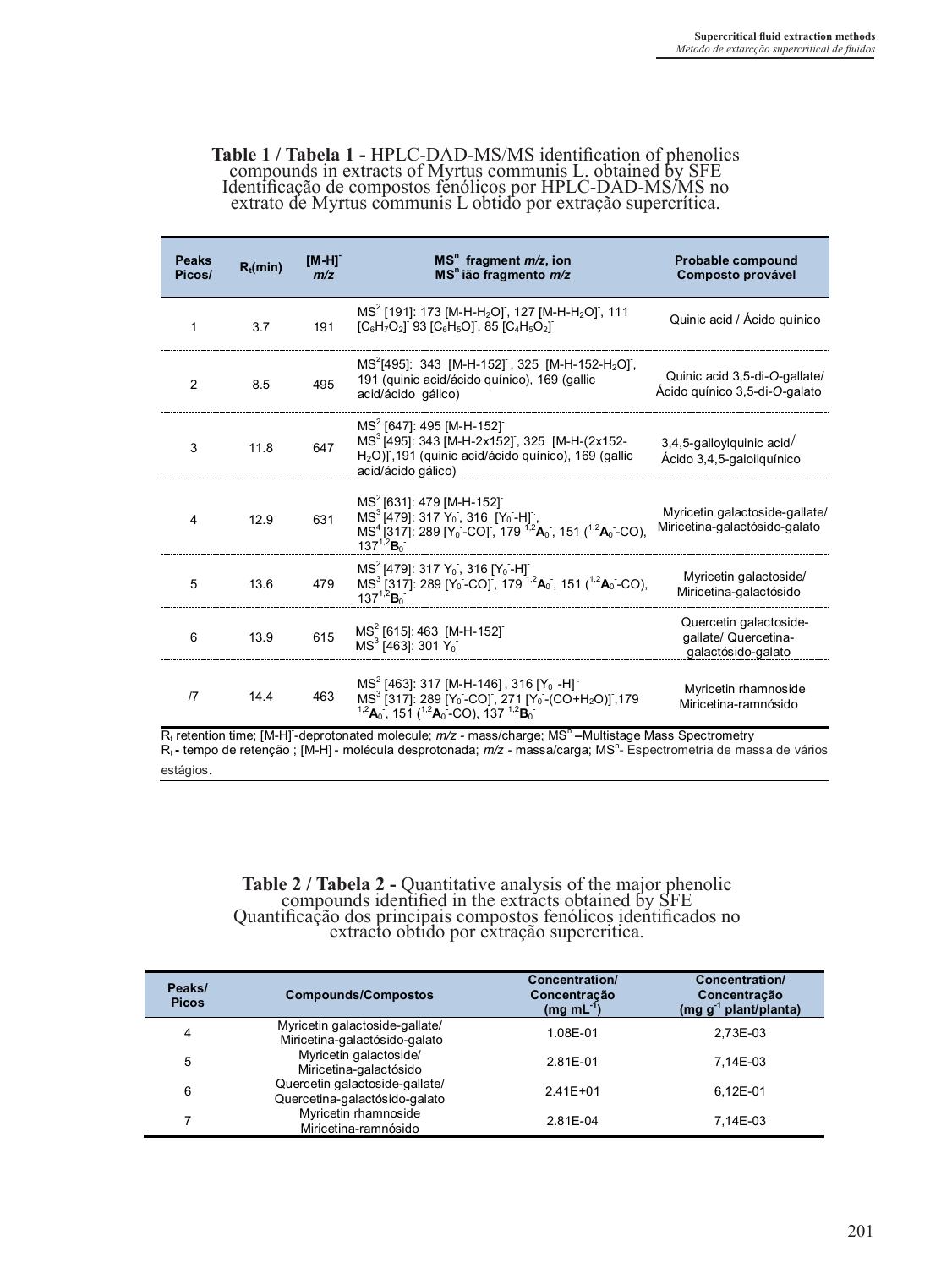with liquid pump, conventional extraction and ultrasound extraction).

Regarding the technique used in this study, Lang and Wai [17] state that the introduction of ethanol directly into the cell is the most simple and inexpensive technique of co-solvent addition. However, the authors point out that some care is required in the use of this technique, as it is necessary to ensure that the binary fluid is in supercritical state. Additionally, the potential exists that the co-solvent could be pushed out of the cell at the beginning of the dynamic extraction, which would produce inconsistent results and increase the number of necessary repetitions. In the present case, the ejection of ethanol at the beginning of the extraction apparently did not affect the fluid's extraction ability, as it produced an extract with a larger number of identifiable compounds than with the other techniques previously studied.

#### **Conclusion**

The results obtained showed that the composition of the extract obtained, using the method of direct introduction of co-solvent inside the extraction cell, is different from the compositions previously obtained. An extract with different and greater numbers of compounds and was obtained. However, since the conditions of pressure and temperature used were not identical to those of other essays of SFE, it is not possible to conclude that this technique, more simple and inexpensive, is superior to one utilising a liquid pump. To this end, it will still be necessary that these tests are repeated under the conditions of pressure and temperature used in previous tests.

#### **Conflict of interests**

The author declares that there is no personal or financial relationship that can be understood as presenting a potential conflict of interest.

identificados nos extractos obtidos pelas outras técnicas estudadas anteriormente (ESC com adição de co-solvente com bomba de líquidos, extracção convencional e extração por ultrassons) [5, 6].

Relativamente à técnica usada, Lang e Wai [17] referem que a introdução do etanol diretamente na célula é a técnica mais simples de adição de co-solvente e a mais económica. No entanto, o autor refere que é necessário algum cuidado na utilização desta técnica, pois é necessário assegurar que o fluido binário se encontra no estado supercrítico, e também porque pode acontecer que o co-solvente seja empurrado para fora da célula logo no início da extração dinâmica, o que tornaria os resultados inconsistentes, e obrigando a fazer várias repetições. No caso presente, a ejecção de etanol no início da extração aconteceu de facto mas, aparentemente, sem que isso afectasse a capacidade de extracção, já que foi recolhido um extracto com um maior número de compostos do que com as outras técnicas anteriormente estudadas [5, 6].

#### **Conclusão**

Os resultados obtidos permitiram verificar que a composição do extrato obtido usando o método de introdução direta do co-solvente no interior da célula de extração é diferente das composições anteriormente obtidas. Obteve-se um extrato com compostos diferentes e em maior número. No entanto, uma vez que as condições de pressão e temperatura utilizadas não foram idênticas às de outros ensaios de ESC, não é possível concluir ainda pela superioridade desta técnica, mais simples e barata, relativamente à que utiliza a bomba de líquidos. Para tal, será ainda necessário que estes ensaios sejam repetidos nas condições de pressão e temperatura utilizadas em ensaios anteriores.

#### **Conflito de interesses**

O autor declara não existir qualquer relação pessoal ou financeira que possa ser entendida como representando um potencial conflito de interesses.